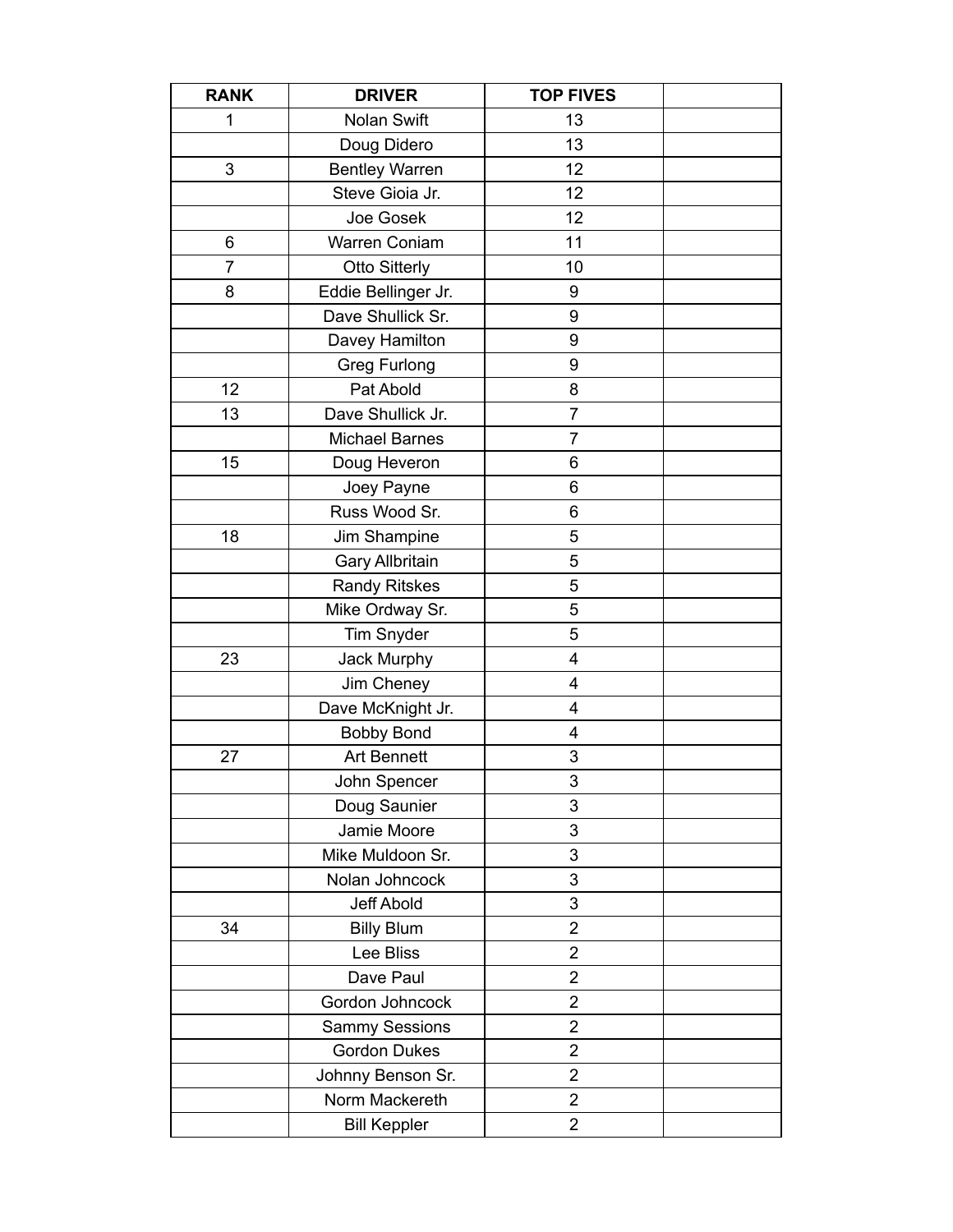|    | Don McLaren             | $\overline{2}$ |  |
|----|-------------------------|----------------|--|
|    | <b>Todd Gibson</b>      | $\overline{2}$ |  |
|    | <b>Eldon Schrader</b>   | $\overline{2}$ |  |
|    | Mark Letcher            | $\overline{2}$ |  |
|    | Denny Wheeler           | $\overline{2}$ |  |
|    | <b>Brian Herb</b>       | $\overline{2}$ |  |
|    | Joey Moriarty           | $\overline{2}$ |  |
|    | <b>Tim Gareau</b>       | $\overline{2}$ |  |
|    | <b>Bobby Santos III</b> | $\overline{2}$ |  |
|    | <b>Mike Lichty</b>      | $\overline{2}$ |  |
|    | Ray Graham Jr.          | $\overline{2}$ |  |
|    | Pat Lavery              | $\overline{2}$ |  |
|    | Dave Danzer             | $\overline{2}$ |  |
| 56 | Jim Fuller              | 1              |  |
|    | Mel Dodge               | 1              |  |
|    | <b>Jim Lerkins</b>      | 1              |  |
|    | Frankie Schneider       | 1              |  |
|    | Dick Jerrett Sr.        | 1              |  |
|    | Art Reynolds            | 1              |  |
|    | John Pawlicki           | 1              |  |
|    | <b>Chuck Mahoney</b>    | 1              |  |
|    | Gene Bargin             | 1              |  |
|    | <b>Hugh Darrow</b>      | 1              |  |
|    | Smokey Boutwell         | 1              |  |
|    | <b>Bill Cromb</b>       | 1              |  |
|    | Dick Dickson            | 1              |  |
|    | Dick Good               | 1              |  |
|    | Nellie Ward             | 1              |  |
|    | Ken Fisher              | 1              |  |
|    | Norm Ruster             | 1              |  |
|    | <b>Jack Nichols</b>     | 1              |  |
|    | Harry Jones             | 1              |  |
|    | Jim Gresley             | 1              |  |
|    | <b>Bob Smith</b>        | 1              |  |
|    | Wayne McGuire           | 1              |  |
|    | Joe Hlywka              | 1              |  |
|    | <b>Baldy Baker</b>      | 1              |  |
|    | Johnny Logan            | 1              |  |
|    | Jack Conley             | 1              |  |
|    | Jack Greedy             | 1              |  |
|    | Al Wood                 | 1              |  |
|    | Andy Brown              | $\mathbf 1$    |  |
|    | Wayne Landon            | 1              |  |